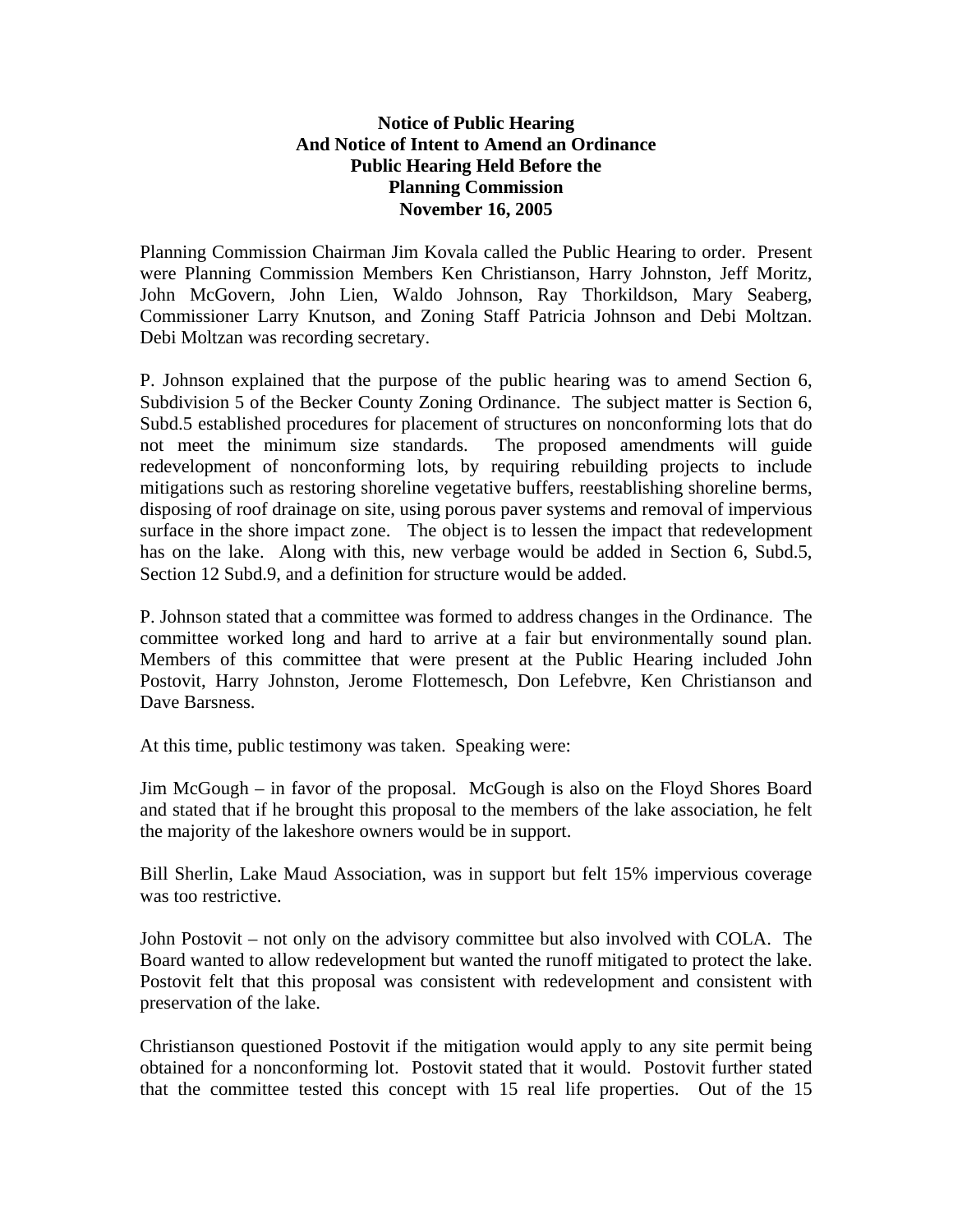properties, 14 of them already had a deficiency in the setback. 53% of the properties were already over 25% impervious lot coverage. The committee felt that existing problems needed to be addressed before they were compounded.

Christianson questioned how the rainfall total was arrived at for the calculations. Postovit stated that a subcommittee worked with the Pelican River Watershed and a MN Advocacy group. Postovit stated that most people are slim in divulging information to the Zoning Office. The Zoning Office needs to be able to address an entire site rather than just a structure.

Christianson questioned if gravel driveways would be included in impervious material. Postovit stated that the current Ordinance states that gravel is considered impervious.

Further discussion was held regarding who can design and install the berms, French drains, pervious pavers and rain gardens. P. Johnson stated that qualified professionals must do the designs and installed by a qualified person. Moritz questioned if there was a tool for the Zoning Office to have help reviewing plans that have apparent red flags. P. Johnson stated that there is a support system in place.

Postovit stated that more owners need to take responsibility for what happens to the lake. A responsible plan would be required for the entire site, preventing runoff prior to problems.

Jim Kaiser questioned if a homeowner could install the storm water plan if a qualified professional designs it. P. Johnson stated that the homeowner could install if it were done properly.

Further discussion was held regarding qualified professionals, designs and installation of storm water management practices.

Johnston stated that this concept would greatly reduce the number of variances that the Board of Adjustments deals with. Knutson suggested that a list of people should be made to help owners fill out the mitigation worksheet so the homeowners do not have to hire a professional to fill out the worksheet.

At this time, testimony was closed.

W. Johnson made a motion to recommend that Section 6 Subd.5 of the Becker County Zoning Ordinance be amended. The amendment would read:

1) Section 6, Subd.5 established procedures for placement of structures on nonconforming g lots that do not meet the minimum size standards. The proposed amendments will guide redevelopment of nonconforming lots, by requiring rebuilding projects to include mitigations such as restoring shoreline vegetative buffers, reestablishing shoreline berms, disposing of roof drainage on site, using porous paver systems and removal of impervious surface in the shore impact zone.